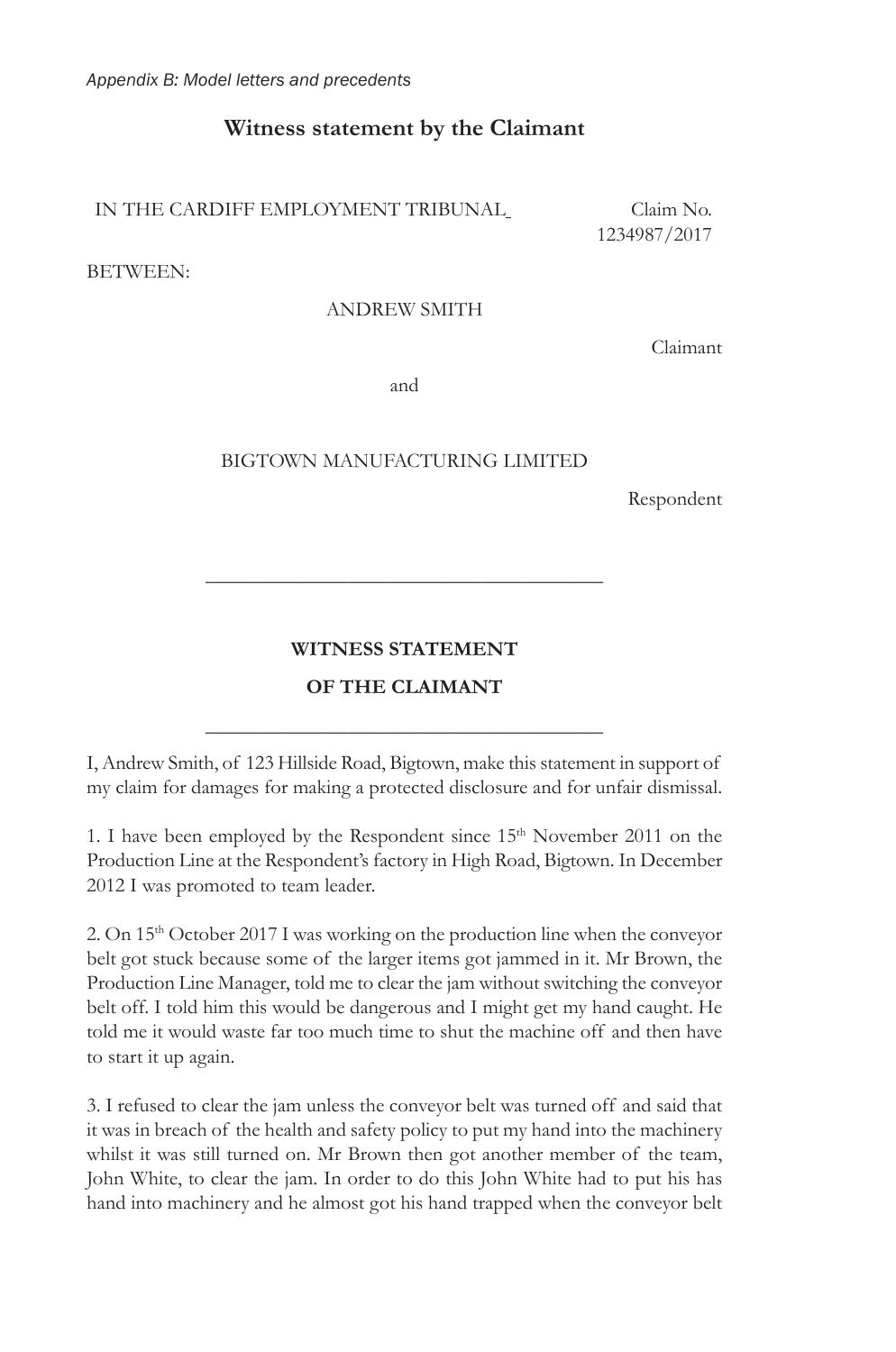started moving.

4. I have seen a copy of the manufacturer's instructions for this type of conveyor belt and at page 20 of this document it recommends that the conveyor belt should be turned off if it becomes jammed.

5. In the afternoon of  $15<sup>th</sup>$  October 2017 Mr Brown came up to after the lunch break. He said that I had refused to obey an order that he had given and that he no longer wanted me as team leader if I was not prepared to do what he told me. Although this demotion has not affected the amount of pay I get each week it has meant that I no longer get the team leader bonus.

6. On 18th October 2017 I raised a grievance about my demotion and explained how it had occurred. I sent a copy of this grievance to Mr Jones, the Managing Director. There was a grievance meeting held on 25<sup>th</sup> October 2017 with Mr Ford, Head of Production, when I explained that it was unfair that I should have been demoted from team leader just because I was not prepared to risk an injury. I do not consider that Mr Ford was really interested in my complaints and my grievance was not upheld.

7. In October 2017 there was an announcement by Mr Jones that because of a drop in orders the company would be making a number of employees on the production line redundant. He said that this would be done fairly by using a selection procedure that had been agreed with the employee's representatives.

8. On 30th October 2017 I had a meeting with Mr Brown at which I was informed that I was being made redundant. I was given a copy of my scores. I had been marked down on all areas, which I considered very unfair because all my appraisals had been excellent. I pointed out that two other members of the production line team, John White and Alan Gray, were both junior to me. Mr Brown said that the decision had been made on the basis of work performance and it was considered that my performance was not as good as that of the other team members. I consider that Mr Brown was biased against me because of the incident on  $15<sup>th</sup>$ October 2017 and had given me low marks because I raised a grievance about the matter.

9. I consider that my complaint about the events of  $15<sup>th</sup>$  October 2017 constituted a qualifying disclosure under section 43B(d) of the Employment Rights Act 1996 that the health and safety of an individual had been endangered. The fact that another employee, John White, was told to put his hand into the machinery of the conveyor belt, whilst it was still on, meant that the health and safety of that individual was endangered.

10. I made this disclosure in good faith to Mr Brown, my Line Manager. As a result of making this protected disclosure I was subjected to a detriment, that is